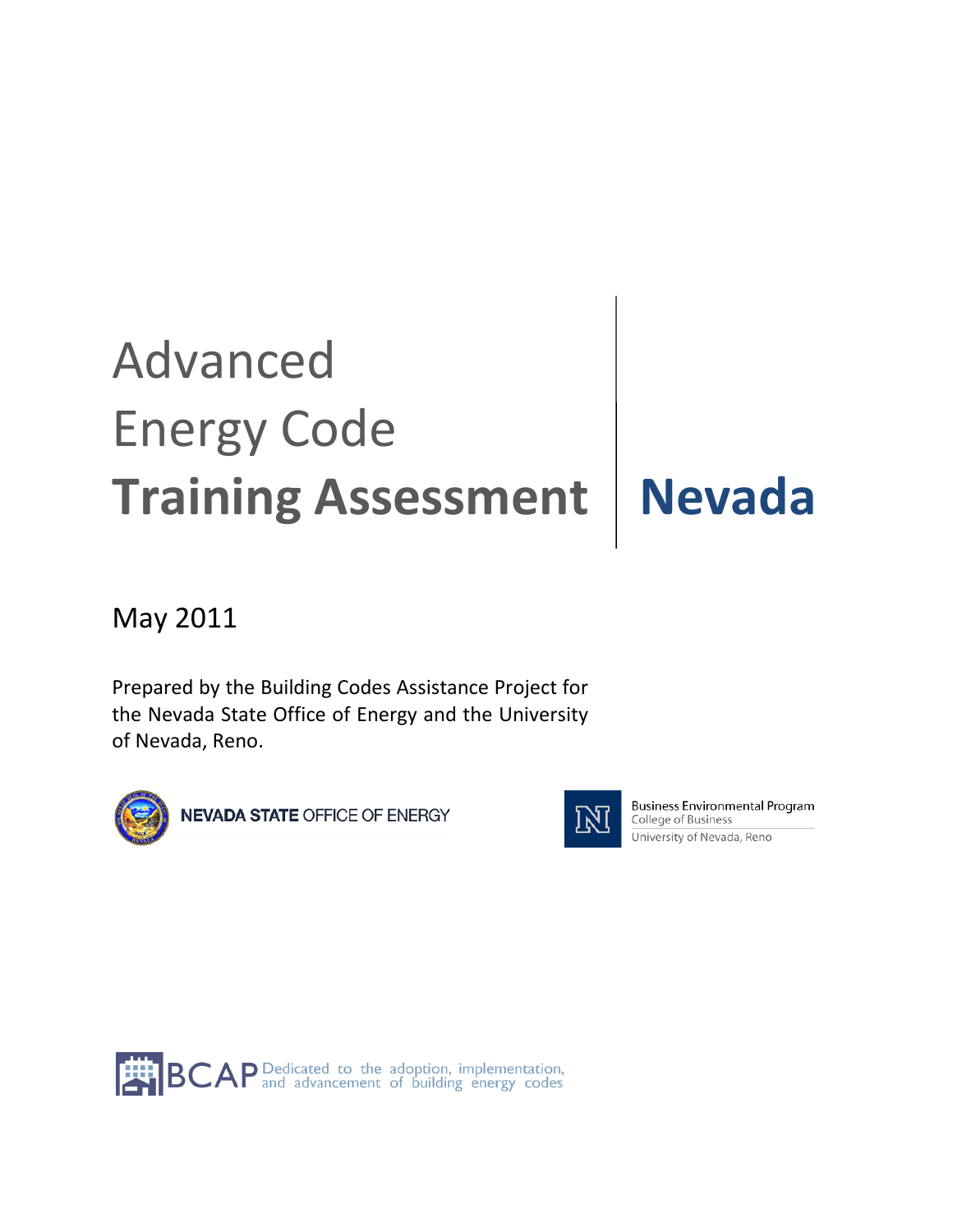# **Executive Summary**

This Advanced Energy Codes Training Assessment Report provides the Nevada State Energy Office (NSOE) with recommendations and a proposed training strategy. This document also identifies additional training needs and supplemental materials in addition to those materials delivered through this project. This Training Assessment Report has been completed specifically for the project "ARRA: 2009 Energy Code Adoption," sub-award UNR-11-54, Task 1.1.

One of the principal goals is to help inform the development of both the near term introductory training as well as to develop recommendations for long term training strategies for the construction industry stakeholders in the state of Nevada:

- Near term is defined as applicable to the training to be held through the spring of 2012, and in response to the ongoing adoption process of the 2009 IECC which will become mandatory statewide July 1, 2012,
- Long term is defined as applying to recommendations for improved energy code compliance statewide, for 2012 and beyond.

This assessment provided:

- Guidance for the initial 2011 training curriculum and recommendations for training to meet the 2009 IECC and towards improving industry compliance with the code towards 90%.
- Data for the development of additional near-to long-term training, incorporating integration of other NSOE/UNR building energy efficiency programs.
- Numerous recommendations including the top five which will provide the largest impact for the least amount of funding.

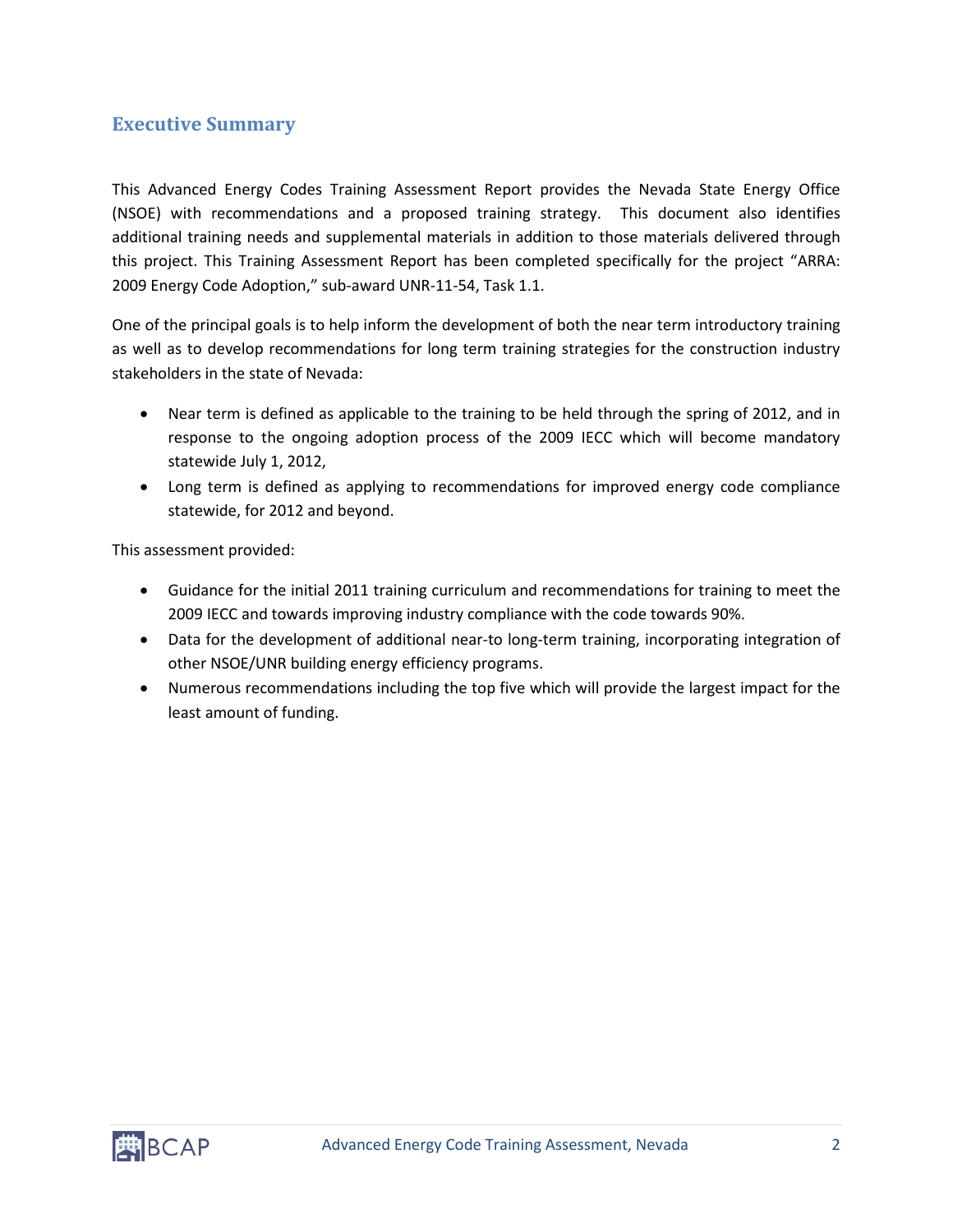## **Introduction**

The state of Nevada is already a leader nationwide with respect to energy code training. Over the past six months, the Renewable Energy and Energy Efficiency Authority (REEEA), NSOE, and UNR have worked tirelessly to plan energy code training geared toward the building community in response to the upcoming changes to the statewide energy code.

#### **Recent Accomplishments**

#### *Training on the Basics of the 2009 IECC*

Nevada provided energy code training, marketed to the building community, for several weeks in the spring of 2011. The training instructor, Ken Baker of K energy, is one of the premier energy codes trainers in the United States. Participation from code officials in northern and southern Nevada was exceptionally high, and all attendees received a complete education on the 2009 IECC. As a result, it appears that code officials in the state are well prepared for updates to the Nevada energy code.

#### *Advanced Segments of the 2009 IECC*

In addition to covering the basics of the 2009 IECC, K energy included advanced segments of the code as part of the training sessions. These include curricula on Code Control Requirements including Daylighting Controls, and Complex HVAC. This training was very well received by code officials in the state, as they left more comfortable with the complex segments of the 2009 IECC.

#### *Duct Blaster Training*

Nevada is one of the few states in the U.S. to provide free duct blaster to its stakeholders. These trainings were completed in both classroom and in-field segments. The classroom portion consisted of detailed HVAC requirements and included detailed visuals, and the in-field training provided attendees with a "hands on" example of rough-in HVAC testing in order to learn how to properly check for air sealing and duct compliance. ERH West, a very well respected building performance testing contractor in the Southwest U.S., was the trainer for these segments.

#### *Energy Code Ambassadors Program*

Additionally, Nevada is one of the only states in the U.S. to support an Energy Codes Ambassadors Program (ECAP). BCAP teamed with K energy to provide the program in southern and northern Nevada in May 2011. Although building departments throughout Nevada have had to make significant reductions in staff and have little to no time for outside activities, seven motivated code officials attended one of two ECAP sessions provided in the state. The new Energy Code Ambassadors of Nevada are:

Southern Nevada

- Bruce Soucy, City of Henderson
- Brenda Thompson, Clark County
- Don White, City of Las Vegas

#### Northern Nevada

• Patrick (Chris) Flannery, White Pine County

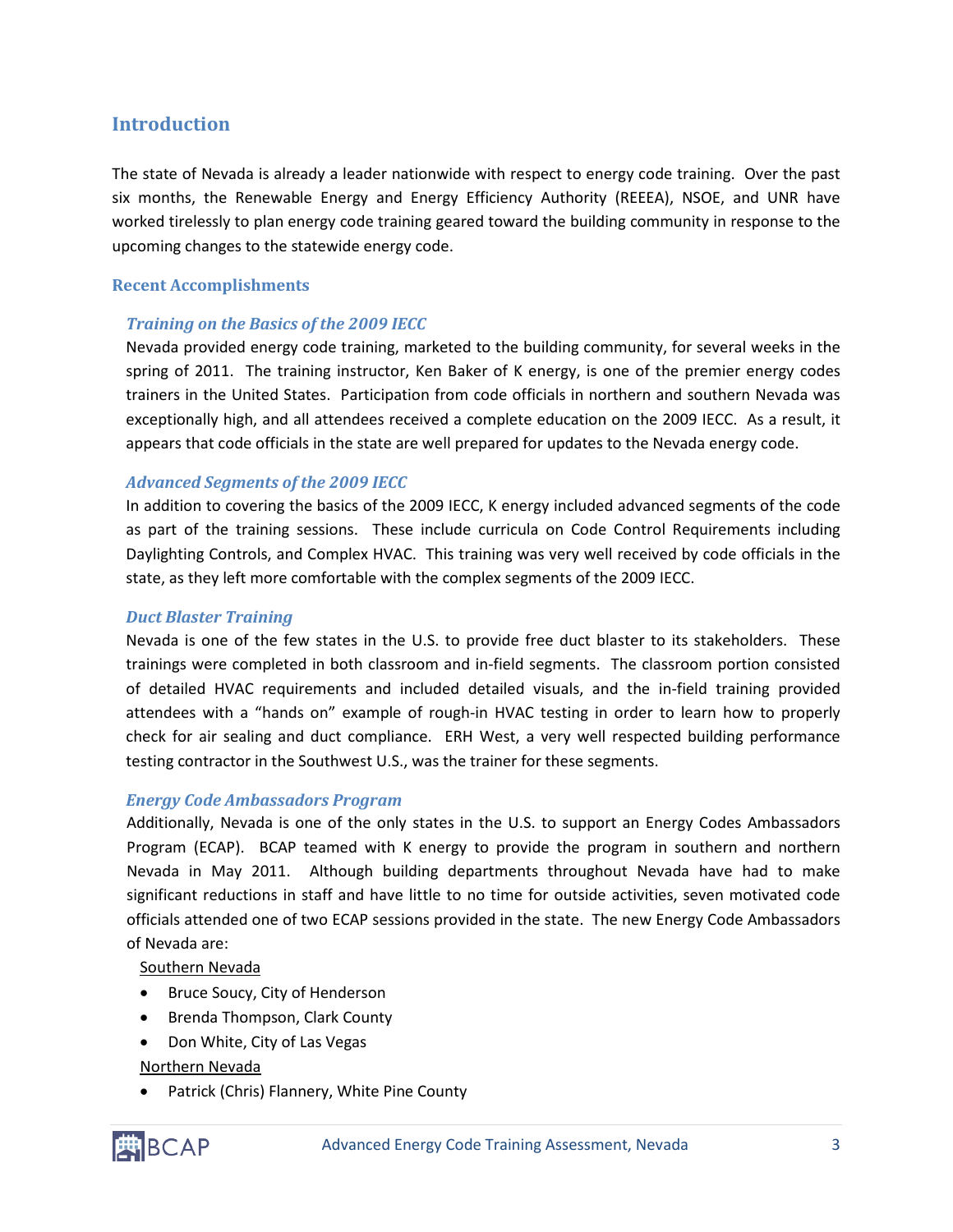- Michael McCullogh, Washoe County
- Ted Schnoor, City of Elko
- Eric Simonson, City of Reno

These new energy code "Ambassadors" are experts within the realm of the 2009 IECC, and are extremely motivated to help their colleagues in the form of one-on-one assistance and larger-scale training. The Nevada code ambassadors will be a critical resource to future code official training and, as funding and time permits, will be able to share their expertise in various forms throughout the state.

#### **Stakeholder Feedback**

The BCAP project team worked with the Renewable Energy and Energy Efficiency Authority (REEEA), NSOE, and UNR to solicit stakeholder input. To that end, marketing efforts were concentrated on builders and their organizations, code officials and their organizations, design professionals (architects and engineers) HVAC, lighting and building contractors, and municipal officials. In order to gather specific training needs from the state, BCAP staff attended stakeholder meetings hosted by NSOE/REEEA as part of the development process for a new statewide energy code based on the 2009 IECC. In order to optimize the project budget, BCAP's technical assistance funding was used to make travel to these meetings possible. These meetings were held at the NV Energy Office in Las Vegas on December 2, 2010, and in Reno on December 3, 2010. During and after these meetings, we solicited stakeholder feedback and learned several key concerns that could help shape the plans for a training assessment, including:

- **Training Format.** In addition to traditional classroom learning, most stakeholders indicated that in-the-field training is also extremely helpful. Clark County had done on-site training in the past, and multiple sessions each in order to enable many code officials to attend. In addition, stakeholders in Northern Nevada expressed interest in 1-2 hour webinars, in order to reach rural jurisdictions.
- **Addition of Advocacy Elements.** Because the NV energy code is still in the adoption stages, training is another opportunity to support the reasons why adopting an up-to-date energy code is good for Nevada. BCAP and K energy worked together to incorporate advocacy "messages" into the training presentations to take advantage of this opportunity.
- **Rural Outreach.** Informing stakeholders in Nevada's rural counties of training as well as making the training accessible will require significantly more effort than in the Las Vegas and Reno/Carson City areas. It was expressed that if any of these rural jurisdictions had a building department to begin with, these departments were understaffed and unable to take the time to travel and attend training. Some stakeholders suggested video streaming training and outreach through the Nevada Association of Counties (NACO), or through ICC chapters. And, in fact, of the 25 training sessions offered in 2011 to date, eight were teleconferenced to rural locations such as Elko, Fallon, and Lyon County.
- **Compliance Software.** Many stakeholders, especially in Southern Nevada, expressed concerns over the development of compliance software that would be accurate enough to accommodate

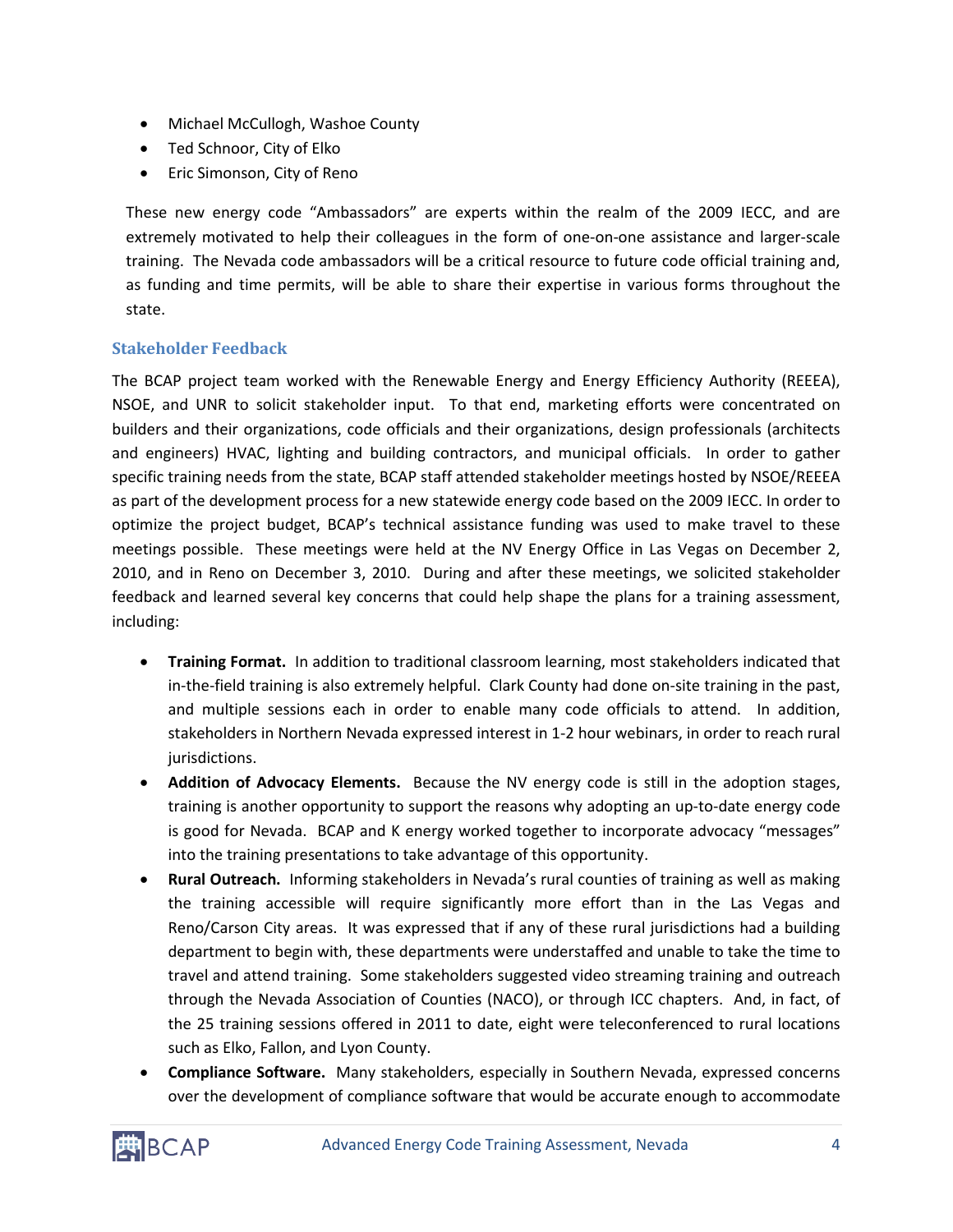specific amendments to the energy code, and training for the software once it is released. The Builders Association of Northern Nevada is looking into the development of Nevada-specific software based off of *RES*Check and *COM*Check.

- **Advanced Building Performance Testing.** In Southern Nevada, stakeholders expressed particular concern and opposition regarding the requirement for  $3<sup>rd</sup>$  Party testing and compliance as part of the code, as the jurisdictions had already gone to great strides to train its staff on the HERS portions of the Southern Nevada energy code. In Northern Nevada, stakeholders expressed support for the use of 3<sup>rd</sup> party inspectors, as the building departments do not have the time to check for advanced duct and envelope compliance.
- **Continuing Education Units (CEUs).** Many stakeholders expressed that the ability to earn CEUs by attending training courses would be an added motivation and would boost participation.
- **Code Books.** Southern Nevada amendments to the IECC are available online. Distribution of complete code books during training in Northern and Southern Nevada would be a good investment.

In addition to these initial stakeholder meetings, BCAP was also in attendance at NSOE-organized working groups in Las Vegas on May 9, 2011, and Reno on May 12, 2011. Some of the longer-term concerns that were voiced by stakeholders, or in subsequent conversations, include the following:

- **Code Official Time.** Many code officials are interested in receiving training, but building departments throughout the state are short staffed and need their staff's "boots on the ground." In many cases, there simply is no time for training.
- **Future Funding.** The American Recovery and Reinvestment Act (ARRA) funding has provided a plethora of initial resources to be used for energy code training and education, but those monies must be spent by April 2012. How will the state fund these efforts after Recovery Act funding is gone?
- **Builder and Consumer Support.** Especially in rural jurisdictions, many stakeholders expect builder pushback to the codes, claiming that they will make homes too expensive. Stakeholders in these areas must be equipped with the tools and resources to "sell" the code to stakeholders in their communities.
- **It should be noted that the City of Elko has adopted the 2009 IECC.** Area architects and engineers were instrumental in that adoption decision. According to the building official, design professionals attended the adoption hearing and testified in favor of the updated codes citing the necessity for codes to keep up with new technologies.
- **Timing of the Code Adoption.** The 2009 IECC is set to become effective July 5, 2011 in Southern Nevada. The statewide adoption is expected to occur on January 1, 2012, and with an effective date of July 1, 2012.
- **Lack of Industry Participation in Training.** Ken Baker of K energy reports that while code official participation in trainings and stakeholder meetings was exceptionally high, there were very few industry professionals in attendance throughout the Spring 2011 trainings. A good number of architects were in attendance at the May 22-23, 2011 training in Southern Nevada, as the new code will be effective on July 5. However there were very few engineers, builders, and

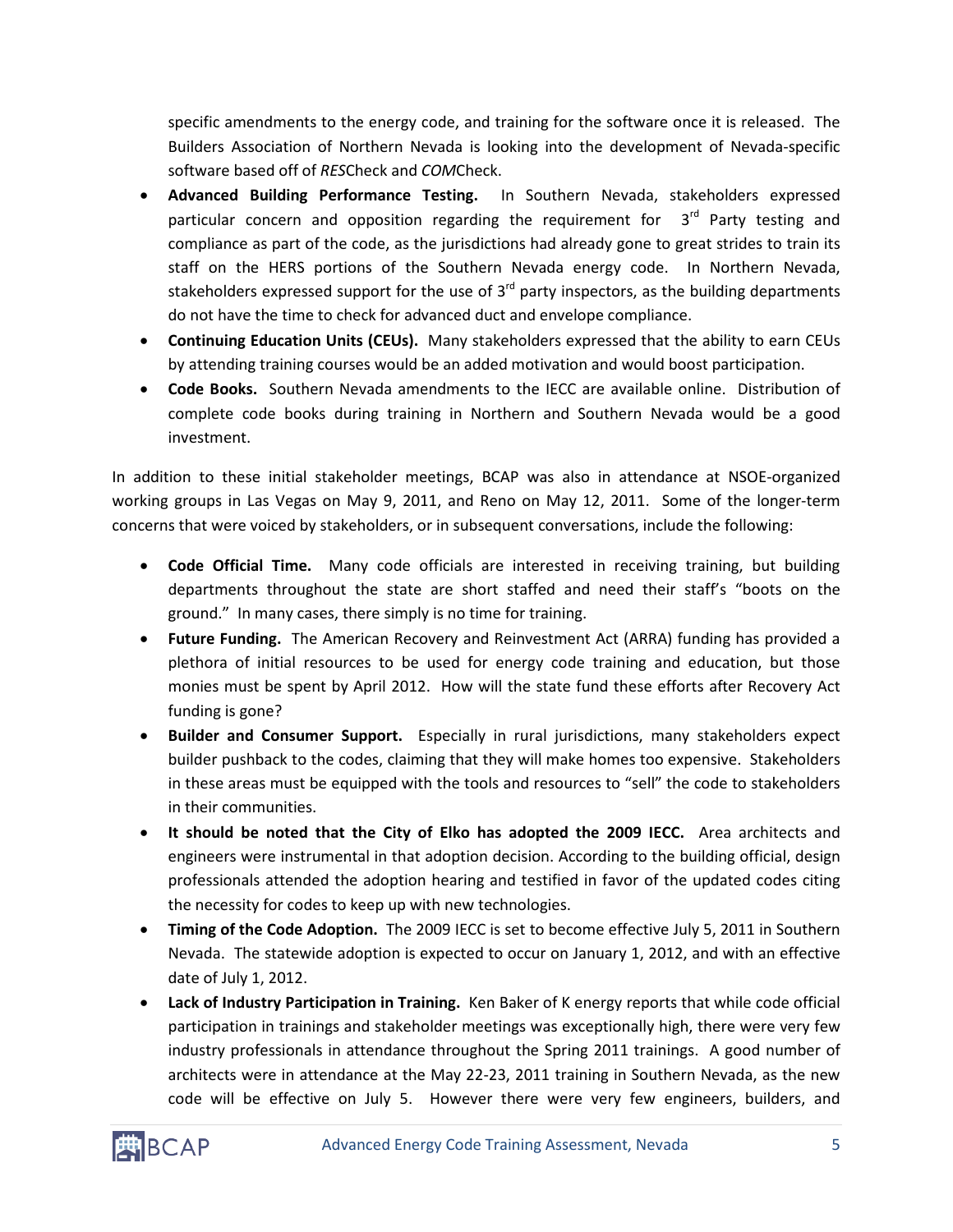contractors at these trainings, and few industry professionals at the past trainings in Northern Nevada. This poses as perhaps the biggest long-term concern for implementation of the new code, as these industry professionals must have a basic knowledge of the 2009 IECC in order to successfully comply with the code. Baker believes that industry will begin actively seeking training after formal implementation and enforcement begins in the south. The Nevada building officials have indicated they would like to host future trainings in the north and predict that the industry will show up for these code jurisdiction hosted sessions.

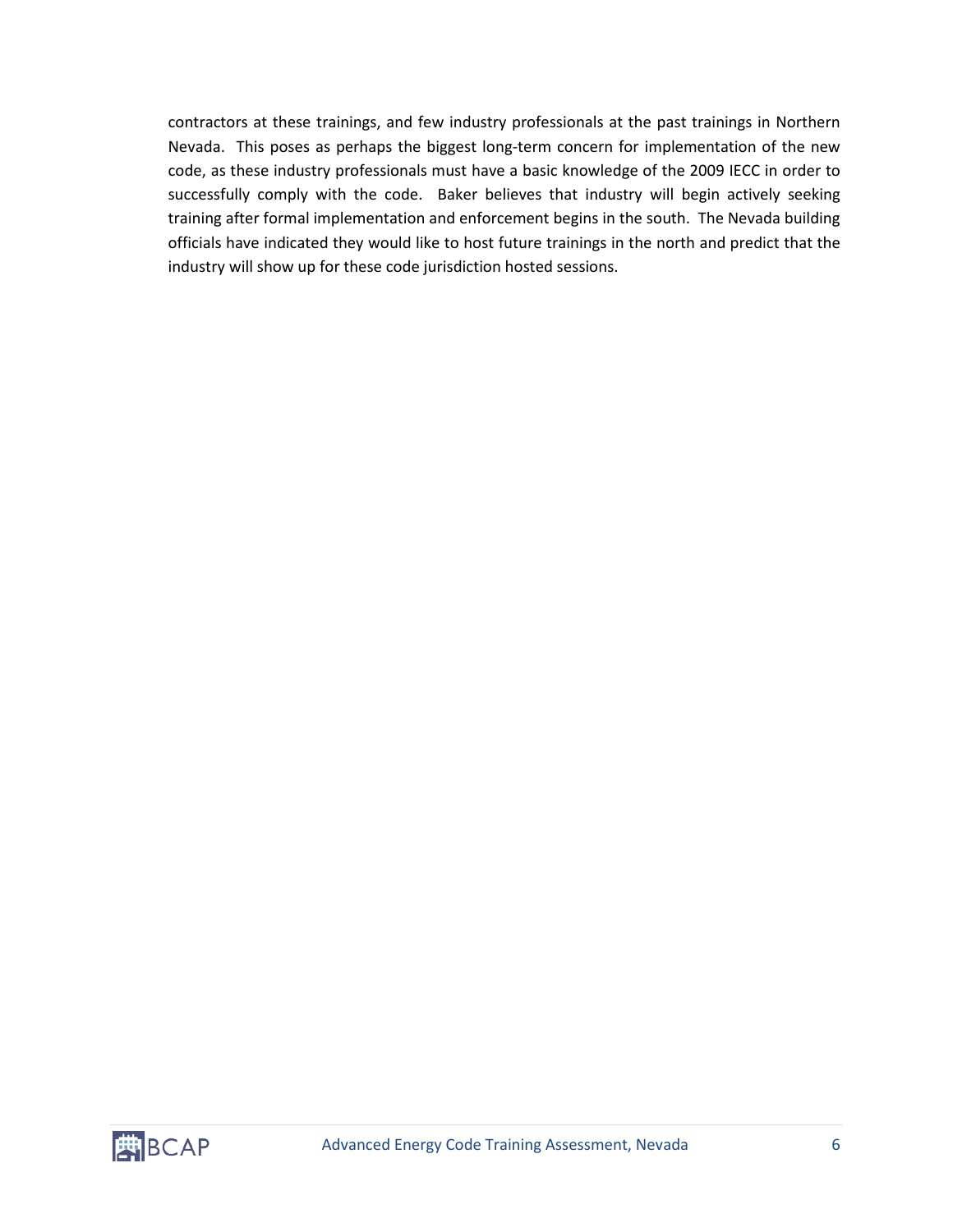### **Recommendations**

BCAP offers the following recommendations for providing ongoing training and support to meet the long-term needs of the energy code stakeholder groups we were pleased to work with in Nevada. BCAP considers the first five recommendations listed (denoted with a  $\star$ ) to be most critical, either because they require a small amount of resources to complete and/or will make the largest impact in the state.

#### **Resources on the Web ☆**

NSOE should update the codes page on its website<sup>[1](#page-6-0)</sup> to include a description of the current code development process and provide FAQs, support resources, outreach materials, and relevant contact information. The site should also provide links to online resources made available by the U.S. Department of Energy, such as Building Energy Codes University<sup>[2](#page-6-1)</sup> and training videos, as well as to the Nevada Energy Code Ambassadors (see below). The project team, including BCAP, will ensure that NSOE and UNR have copies of all training workshop materials and handouts for upload to a selected website or websites. In addition, or alternatively if NSOE so chooses, BCAP will further develop the Nevada-specific page on its OCEAN website<sup>[3](#page-6-2)</sup> and provide a link to NSOE highlighting resources available there.

#### **Training DVDs**

Ken Baker of K energy has created a series of 12 training DVDs for the state of Utah which cover a wide array of topics addressed through the 2009 IECC. These DVDs can be duplicated or modified (if funding allows) and distributed to building departments throughout the state or posted online. This will help provide basic information on the energy codes to stakeholders throughout Nevada, and better prepare them to ask questions during any future training or outreach.

#### **Construction Community Outreach**

The same training materials that were used by K energy to train code officials in the state can be used for training specific to architects, engineers, and contractors. Additionally, NSOE can fund K energy to provide advanced construction community training, including:

- Daylighting Best Practices for Commercial Design
- Bringing Ductwork in the Conditioned Space, for Residential Design
- Complex Residential HVAC Systems

NSOE should continue and expand its work with the two home builders associations (HBAs) to engage and encourage members to attend energy code training in the time before the release of the updated code, not after. Similar measures should be taken to more solidly engage the Northern and Southern Nevada chapters of the American Institute of Architects (AIA).

#### **Marketing Training through Utilities** ☆

NVEnergy, the state electric utility, is an advocate for building energy code development and code training in Nevada. Once training dates are finalized, NSOE should use NVEnergy as an outlet to market the code training and increase stakeholder participation at the training.

<span id="page-6-2"></span><span id="page-6-1"></span><sup>3</sup> <http://bcap-ocean.org/state-country/nevada>



<span id="page-6-0"></span><sup>&</sup>lt;sup>1</sup> <http://energy.state.nv.us/energy-efficiency/programs/energy-related-codes.html>

<sup>2</sup> <http://www.energycodes.gov/becu/>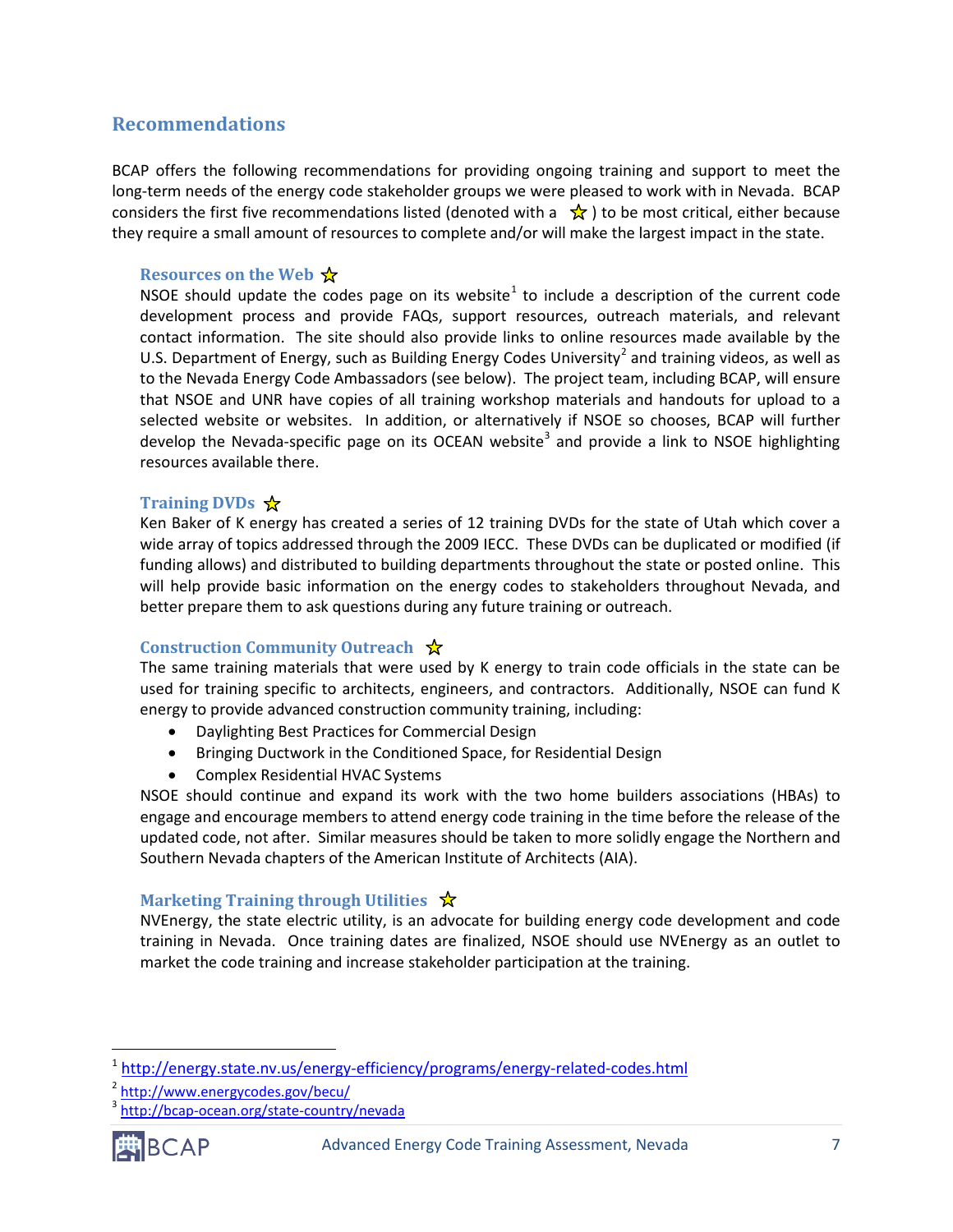#### **Future Funding**

Perhaps the most important long-term task at hand will be to secure funding for training and support after the Recovery Act funding has been exhausted. There are a couple of areas the state can explore for more funding, most notably the state utility, NV Energy, which has an annual budget for energy code training. Additionally, the state should consider looking to grants from private or public energy-efficiency foundations, as well as any future grants, solicitations, or RFPs for state energy code funding at the federal level. NSOE and UNR should be prepared with preformatted responses to RFPs and with ideas for how to use such funding should it become available.

#### **Energy Code Brochure**

Develop for distribution electronically or hard-copy or both, a one page flyer based on the BCAP "Nevada Fact Sheet" and various cost-increment and other benefit analysis for distribution to all stakeholders in support of the new energy code. A brochure or related materials could be made to help introduce energy codes to non-technical audiences such as consumers and local government officials to help expand support for code adoption and compliance.

#### **Existing Infrastructure at the University Level**

Nevada should investigate creating a curriculum for students at community colleges interested in becoming code officials or for professionals in the construction industry interested in increasing their credentials. Tuition assistance could be offered to help cover some of the costs for the students. The state could also offer courses through extended education programs at UNR and the University of Nevada, Las Vegas (UNLV) and provide CEUs or energy code-related certifications. In the future, such a program could be tied to a state-level certification.

#### **Energy Code Ambassadors**

NSOE could leverage the seven code officials recently named Energy Code Ambassadors, each of which is located in a different jurisdiction's building department. These Energy Code Ambassadors are well versed in the 2009 IECC, and are strong advocates of the code. Though the program is still new, the expertise of these individuals could be leveraged via the following:

- Making the contact information for all seven of the code officials readily available on NSOE's site, and encouraging code officials throughout the state to contact them,
- Creating and facilitating an online discussion board and/or support group on the energy code with downloadable resources,
- Holding training sessions on one or more advanced segments of the IECC, to be delivered by the code ambassadors themselves, highlighting their expertise and providing needed information/training,
- Having the ambassadors travel to various parts of the state to perform energy code training
- Supporting the ambassadors so that they can serve as a "circuit riders" and travel to different parts of the state to assist with plan reviews,
- Provide opportunities for the ambassadors to serve as an advisory group to NSOE with regards to any future changes or developments to the Nevada Energy Code,
- Develop code ambassador discussion panels to answer questions and address key issues, before, during, or after energy code training sessions at EduCode conferences,
- Support on-going collaboration between the ambassadors by facilitating regular meetings or conference calls where they can share information, discuss problems and solutions, and support one another's efforts.

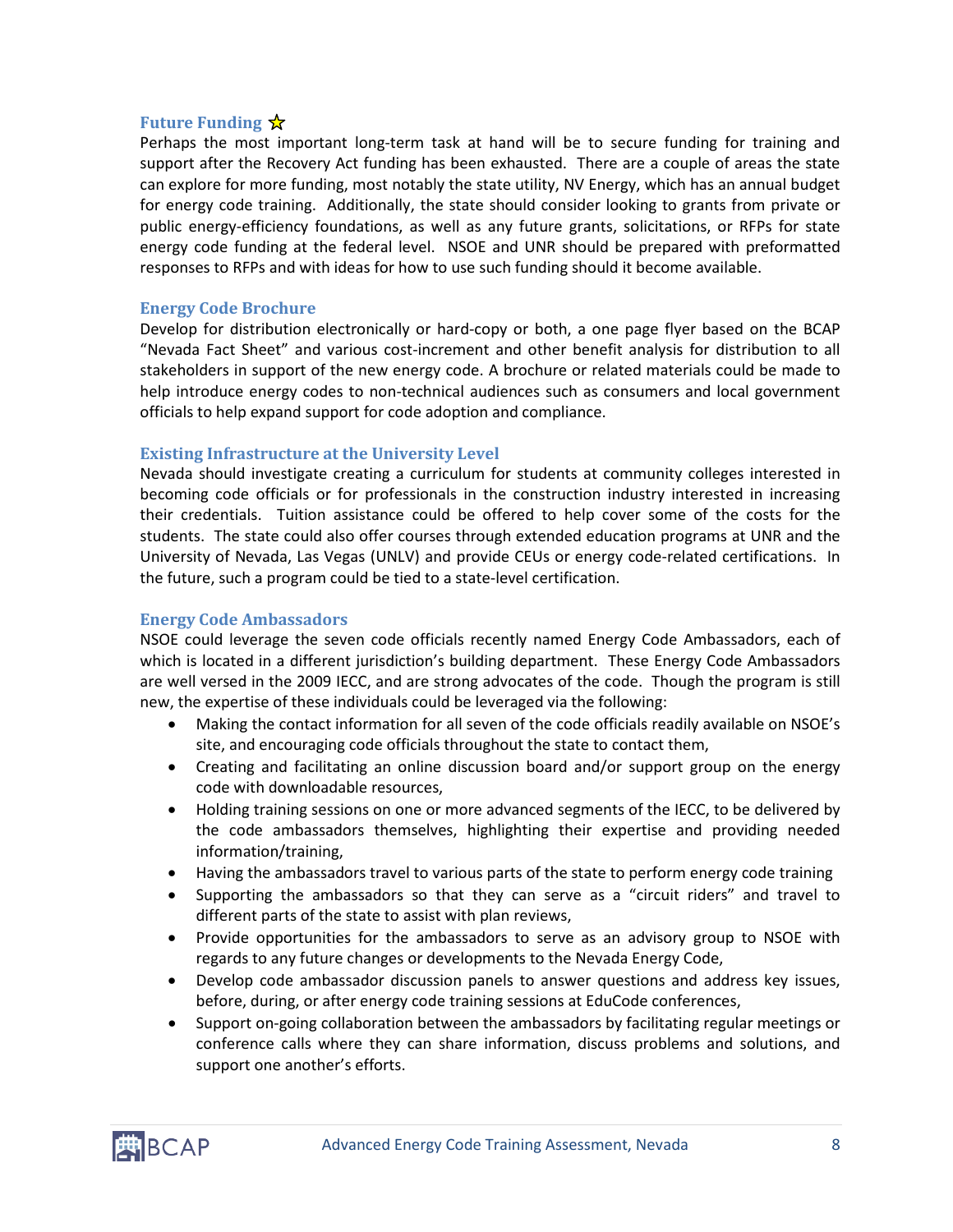#### **EduCode**

UNR should (again) collaborate with the Southern Nevada Chapter of the ICC (SNICC) to offer energy code training at future EduCode conferences. As funding permits, UNR should continue to provide scholarships for travel and course registration, contingent on attendance at these energy code courses. The major benefits of these scholarships is three-fold, as they encourage greater conference attendance from jurisdictions outside Southern Nevada, increase attendance at the energy code training, and could provide a forum for a panel of Energy Code Ambassadors at one or more of the courses.

#### **Additional In-Field Training**

The duct blaster training that NSOE funded was a great start, but it only covered rough-in HVAC installation. Barbara Collins of ERH West reports that many code officials in attendance at this training expressed interest in a follow-up in-field training that tested a finished HVAC installation. This would include blower door test training and would be a great opportunity to build on the initial training given by ERH West. Especially in Southern Nevada where the building departments have expressed an interest in doing advanced HVAC testing within the department, blower door training is a critical piece to a complete education on the 2009 IECC.

#### **Online Training**

Many design professionals, builders, and developers throughout different states suggest that the training should be adapted for online use to make its delivery more efficient, cost-effective and sustainable. Many designers (architects and engineers) suggest they prefer online training, as it makes it easier to access during their busy schedules. It could also be pay-per-view if educational CEUs were obtained, making this and other training sustainable over time. BCAP is working with Building Media, Incorporated (BMI) to develop training videos to be posted online, and could discuss such a project for Nevada.

#### **More Detailed Training**

Many stakeholders indicated that introductory training was a good start, but that much more needed to be done. Interest in more detailed training on residential building science was cited; perhaps energy code could be incorporated into training that is done to support Home Performance with Energy Star or other green building programs. Also, there was a need expressed for more extensive commercial envelope, HVAC, and lighting programs for interested stakeholders. K energy has performed advanced training in several disciplines and has been well received. Finally, training on site inspections and plan reviews, both residential and commercial, was a requested.

#### **HERS-AS-Code Pilot**

One compliance mechanism that is utilized in other states and jurisdictions is that of allowing Home Energy Ratings (HERS Ratings) to be utilized as a compliance methodology. Builders are already asking about the use of a HERS Rating as a compliance mechanism.

#### **Building America Course**

NSOE and/or UNR could host a Building America course locally. The cost is \$6,500 per one-day course, (this includes all costs, including marketing to builders in your state, and continuing education credits for builders). There are two course options available: "Houses that Work" for new homes and "Remodeling for Energy Efficiency" for existing homes. The registration fee for builders is about \$125 per person. To schedule, call Nancy Bakeman at The Energy and Environmental Building Alliance at (952) 881-1098 or [nancy@eeba.org.](mailto:nancy@eeba.org)